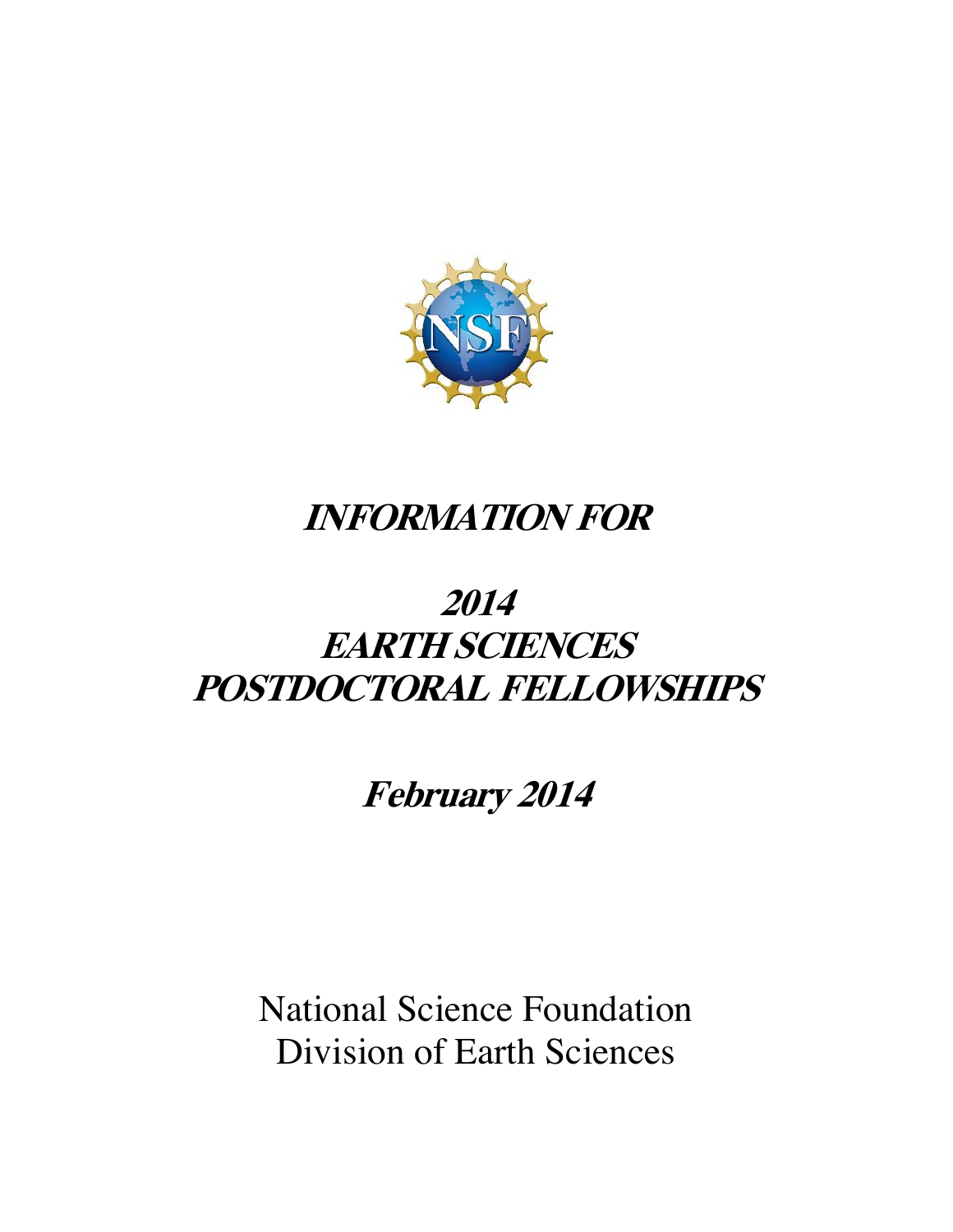#### **IMPORTANT**

This booklet outlines the terms and conditions of your National Science Foundation Earth Sciences Postdoctoral Fellowship (EAR-PF) and provides general information for use during your tenure. Read it carefully and refer to it whenever you have a question about your Fellowship. If you lose this booklet, we will send you another upon request.

Address all correspondence to:

Earth Sciences Postdoctoral Fellowships Education and Human Resources Program Division of Earth Sciences (EAR) National Science Foundation Room 785 4201 Wilson Boulevard Arlington, VA 22230

You may also contact the program via e-mail at  $l$ <u>patino@nsf.gov</u>. The telephone number for the Education and Human Resources Program in EAR is (703) 292-5047 and the FAX number is (703) 292-9025.

**As a recipient of NSF funds, you are responsible for fulfilling the academic and fiscal obligations of your award.** 

**Failure on the part of a Fellow to observe all the terms and conditions of a Fellowship award constitutes sufficient grounds for its revocation by the Foundation.** 

#### **1. INTRODUCTION**

Your National Science Foundation Earth Sciences Postdoctoral Fellowship has been awarded by the National Science Foundation in recognition of your accomplishments to date, and with the hope that the experience you will obtain during the tenure of your Fellowship will enhance your development as a scientist and educator and contribute to the scientific and educational effort of the United States. Upon acceptance of an award under this program, the Foundation will issue a letter based on the information submitted in your Fellowship application.

#### **2. HOST INSTITUTION(S)**

A Fellow must, by law, affiliate with an appropriate institution as described in the Program Announcement for the Earth Sciences Postdoctoral Research Fellowships during the entire Fellowship tenure, and is responsible for making all arrangements for such affiliation with the Fellowship Institution. A clear relationship should be established with the chosen institution before beginning tenure, thus assuring both the Fellow and the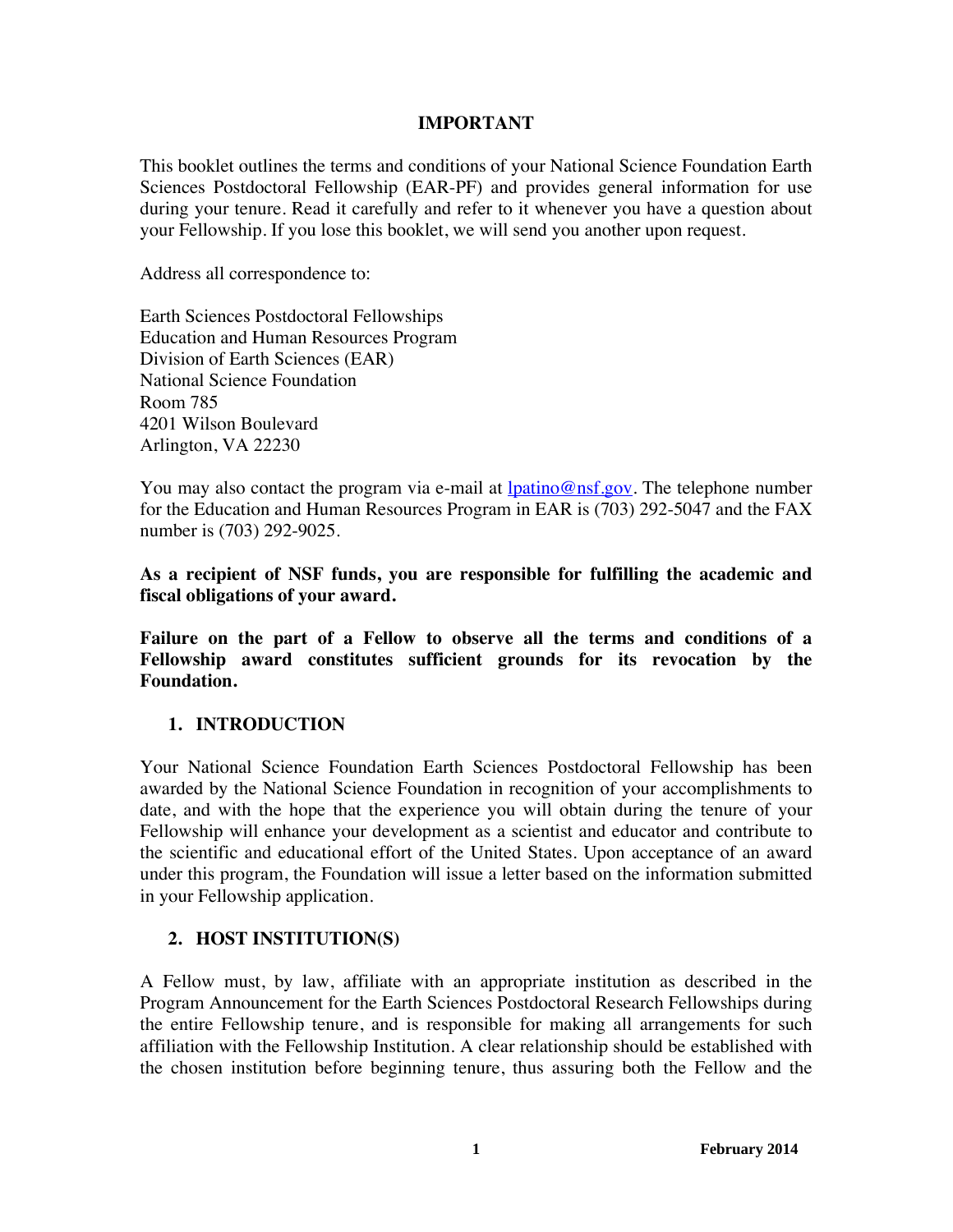Foundation that it will be possible to carry out the program for which the Fellowship was awarded.

If it becomes necessary or desirable to seek affiliation with an institution other than the one listed in the application, the Fellow must request **in writing** permission from the Foundation, stating the reasons for the proposed change and explaining the appropriateness of the new institution for the proposed plan for research and education **(See Section 5 of this document for more details.)** This must be done **before** final arrangements with the new institution are completed. A fellow may not enter on tenure until the Foundation approves all changes, including the new sponsoring scientist.

# **3. SPONSORING SCIENTIST(S)**

Each Postdoctoral Fellow will arrange for a staff member at the Fellowship Institution to serve as sponsoring scientist. Usually this individual will be a professor or staff scientist with whom you will be working closely in your Fellowship program. It is hoped that this advisor will assist in the planning and initiation of your program of research, and will advise you from time to time. The sponsoring scientist will be the institutional representative responsible for your activities during tenure.

**Starting and Termination Certificates** used in connection with the Fellowship should be signed by the sponsoring scientist, or if absent, by an appropriate official of the institution.

Any questions relating to your status at the Fellowship Institution which the sponsoring scientist cannot answer should be referred for resolution to other appropriate officials within the Fellowship Institution, such as a department chair, Dean of the Graduate school, or a designated institutional representative.

As with the host organization, a change in sponsoring scientist requires an e-mail request to and approval from the cognizant NSF program officer.

# **4. ENTRANCE UPON TENURE**

A Postdoctoral Fellow must begin Fellowship activities within 12 months of receiving the award. An awardee who is unable to begin tenure within this specified time period is expected to decline the Fellowship. This declination will not prejudice any future application.

Before a Fellow may enter upon tenure of a Postdoctoral Fellowship, the Foundation must have on record the date on which the Ph.D. was received. If the Ph.D. is not received prior to the starting date of tenure, the awardee must submit evidence that all the requirements for the degree have been completed. A certification form for this purpose will be made available by the cognizant NSF Program Officer.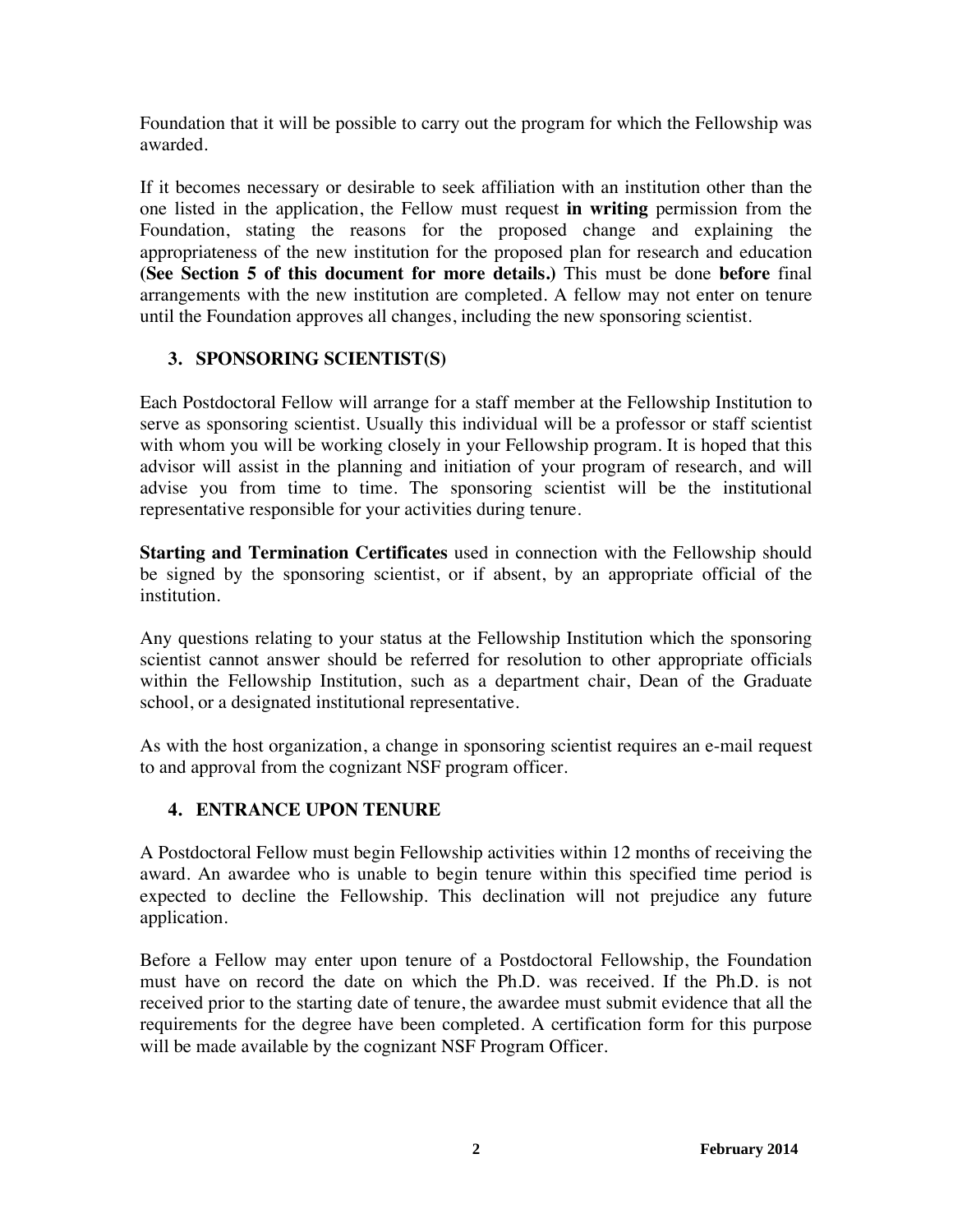A set of starting materials, including a Fellowship Starting Certificate, NSF Form 349 (06/2009), and Fellowship Termination Certificate, NSF Form 453 (06/2009), will be made available to you after issuance of your award notice. Fellowship tenure starts on the date a Fellow begins Fellowship activities (the first day of the month; e.g., January 1) and terminates on the date Fellowship activities are completed at the Fellowship Institution, as indicated on the Starting and Termination Certificates, both of which must be signed by the sponsoring scientist or by an appropriate official of the institution. This is a requirement which the Foundation must ask Fellows to fulfill in order to comply with governmental accounting regulations. If a Fellow interrupts tenure or affiliates with more than one institution, Starting and Termination Certificates are required for each portion of tenure. **Stipend payments will not be authorized until a Starting Certificate has been received by the Foundation.** 

# **5. PROGRAM CHANGES**

Any major change in the program of research or education from that proposed at the time of application, and any change in tenure, or in the institution(s) with which a Fellow is associated, must receive the **prior** approval of the National Science Foundation. Before completion of the first year of Fellowship tenure, changes in the Fellowship Institution will be approved only under unusual circumstances. Since the likely impact of both the sponsoring scientist and the Fellowship Institution on the professional development of the Fellow was an important factor in the proposal evaluation process, the selection of these, especially for the first year of Fellowship tenure, will normally be viewed as a commitment on the part of the applicant to fulfill the plan for research and education as outlined in the original application. Although it is expected that each Fellow will carry out the program as approved at the time of application, **minor** changes may be made at the discretion of the Fellow and with concurrence by the scientific advisor. However, any **major** changes must be outlined and justified in full in writing so that a determination may be made by the Foundation as to whether the new program falls within the intent of the award.

#### **6. STIPENDS**

#### **a. Amount**

The stipend will be paid at a monthly rate which totals \$62,000 for each calendar year of the 2-year fellowship.

#### **b. Payments**

Stipend payments will be authorized after submission of a properly completed Fellowship Starting Certificate, NSF Form 349 (06/2009), and a completed FastStart Direct Deposit Form 1379 (06/2009). Instructions for submission of these forms are provided below.

(1) Fellowship Starting Certificate, NSF Form 349 (06/2009). The fellow must complete and submit to the cognizant Program Officer the Fellowship Starting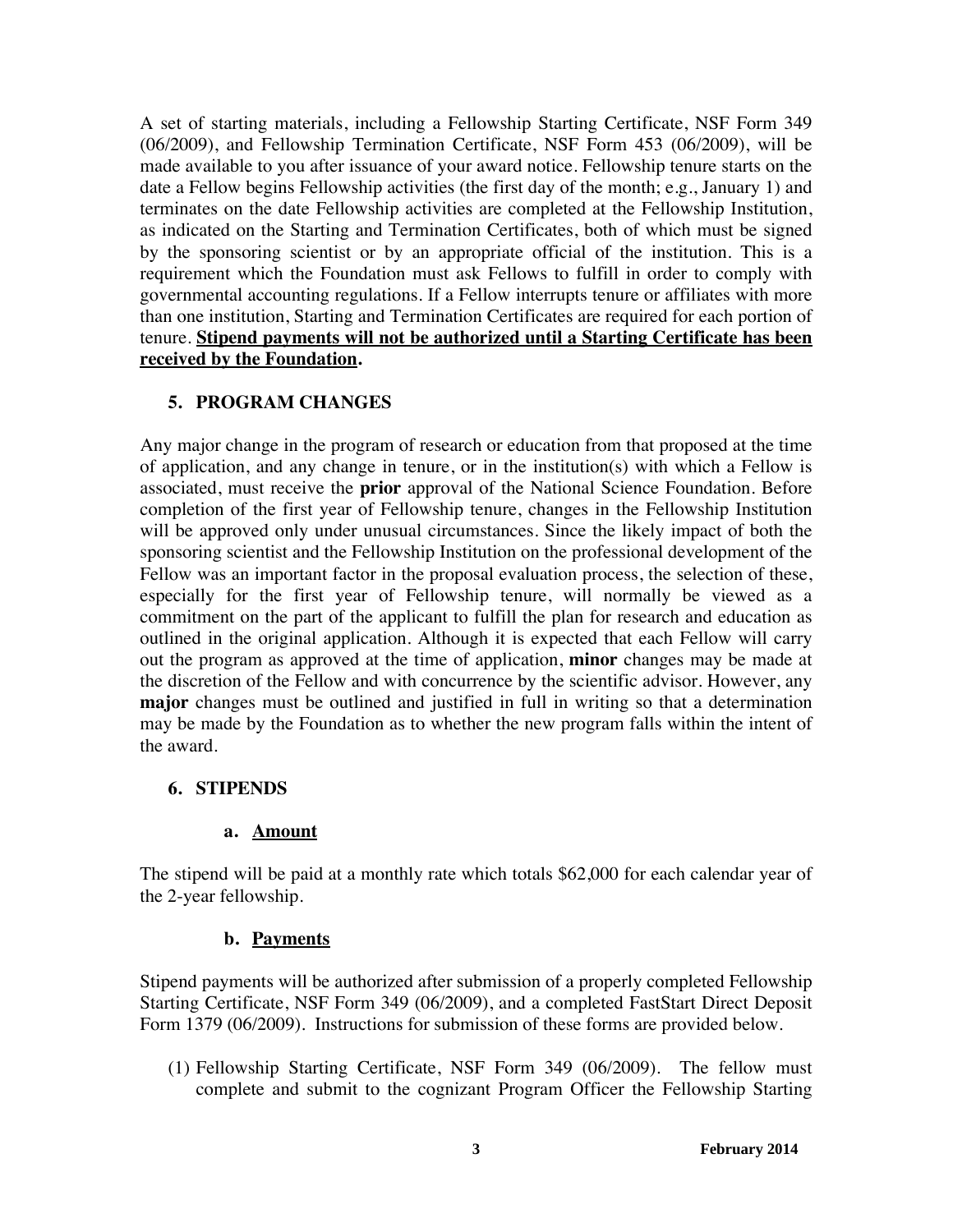Certificate, NSF Form 349. This form will serve as the authority to begin your stipend payments and will provide the Fellow's statement of tenure information. The form is countersigned by your sponsoring scientist or other appropriate official at your Institution.

(2) FastStart Direct Deposit Form, NSF Form 1379 (06/2009). In order to receive payments from the Fellowship, the Fellow must complete the FastStart Direct Deposit Form, NSF Form 1379. The form must be signed and submitted to the NSF Division of Financial Management (DFM) by: email (NSFForm1379@nsf.gov), fax (703) 292-9006; or mail to:

National Science Foundation DFM Accounts Payable Section 4201 Wilson Blvd., Stafford II, Rm. 605 Arlington, Virginia 22230

The Fellow should insert the name of the cognizant Program Officer at the top of the form. The Fellow's home address should be provided, as well as the name of their bank located in the United States. The Fellow's signature is required as it certifies the accuracy of the information contained on the form and states that the individual has read the Privacy Act Statement.

No funds will be released to the fellow without submission of this information.

- (3) The first stipend will be paid as soon as possible after the completed forms are received by the Foundation. Although every effort will be made to process the first payment immediately upon receipt of the Starting Certificate and the FastStart Direct Deposit Form, it may not be received until five to seven weeks after the start of the Fellowship tenure. It will therefore be necessary for the Fellow to make full financial provision for this interim period. Fellows are encouraged to make arrangements for accounts prior to the start of their fellowship tenure, so that initial processing may proceed without delay. In addition, Fellows are requested to use the same account for the entire period of their fellowship tenure, as any changes may involve significant delays in the processing of stipends.
- (4) Any changes or interruptions in stipend payment or any other miscellaneous actions should be requested and described on the Fellowship Action Form, NSF Form 383 (06/2009), also made available with the starting materials.

# **c. Delayed or Lost Stipend Payment**

If an anticipated stipend or other Fellowship payment is not received on time, the Fellow should notify the cognizant NSF Program Officer immediately. If the payment in question has posted for payment but was not received, inquiry should be made at the Fellow's bank to see if the payment can be traced. If it is still missing after a week, the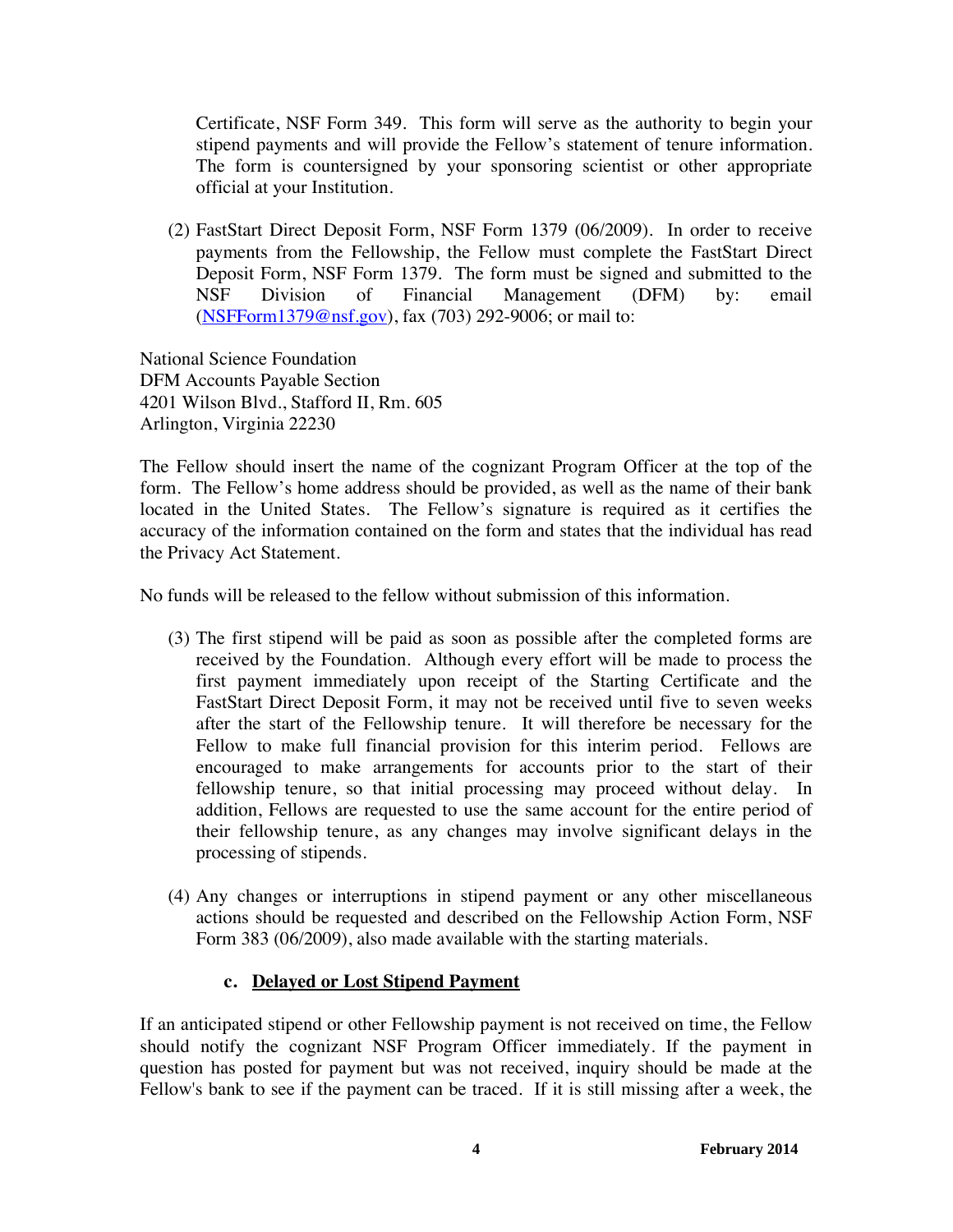Fellow should **write** the Foundation via electronic mail or at the address given on page one of this booklet requesting that the payment be stopped and that a replacement be processed. The Foundation will forward the appropriate fiscal information to the Treasury Department. In addition, an official of the bank should also write the Foundation stating that the bank did not receive the stipend payment. Such replacement payments usually require at least two months for processing. If the stipend is paid in the meantime, the Foundation should be notified immediately.

# **7. FELLOWSHIP ALLOWANCE**

The annual fellowship allowance of \$25,000 is expendable at the discretion of the fellow, and is intended to cover costs such as:

- Expenses directly related to the conduct of the proposed research and broadening participation goals, including but not limited to materials and supplies, equipment, computing resources, access to databases, domestic and international travel, publication charges, and subscription fees;
- Expenses in support of the fellow, such as office space, general purpose supplies and use of equipment, facilities and other institutional resources; and
- Expenses in support of fringe benefits, which may include but are not limited to individual or family health insurance provided through a group or individual plan, dental and/or vision insurance, disability insurance, retirement savings, dependent care, and moving expenses.

NSF considers it appropriate for the fellow's host organization, at the organization's discretion, to make facilities and benefits available. If costs are assessed to the fellow, funds from the fellowship allowance may be utilized for this purpose. In such cases, the fellow would pay the benefits to the host organization. NSF cannot pay the organization directly, and is not responsible for any charges incurred by or in behalf of the fellow.

If a fellowship is terminated early, the fellow must return unused fellowship allowance funds to NSF. Generally, the fellow would return a prorated portion of the allowance. As an example, if the fellowship were terminated after 6 months, \$12,500 of the \$25,000 annual allowance would be returned. However, exceptions for such things as equipment purchases may be considered, and should be discussed with the cognizant NSF program officer.

# **8. PROJECT REPORTS**

# **a. Interim Reports**

Fellows are required to submit an interim report electronically via the Project Report System in Research.gov (http://www.research.gov) 3 months after the start of the fellowship. The purpose of these reports is to determine if the project is developing as proposed. If significant changes in the project occur, formal notifications should be submitted via FastLane. See Section 5, Program Changes, for additional information.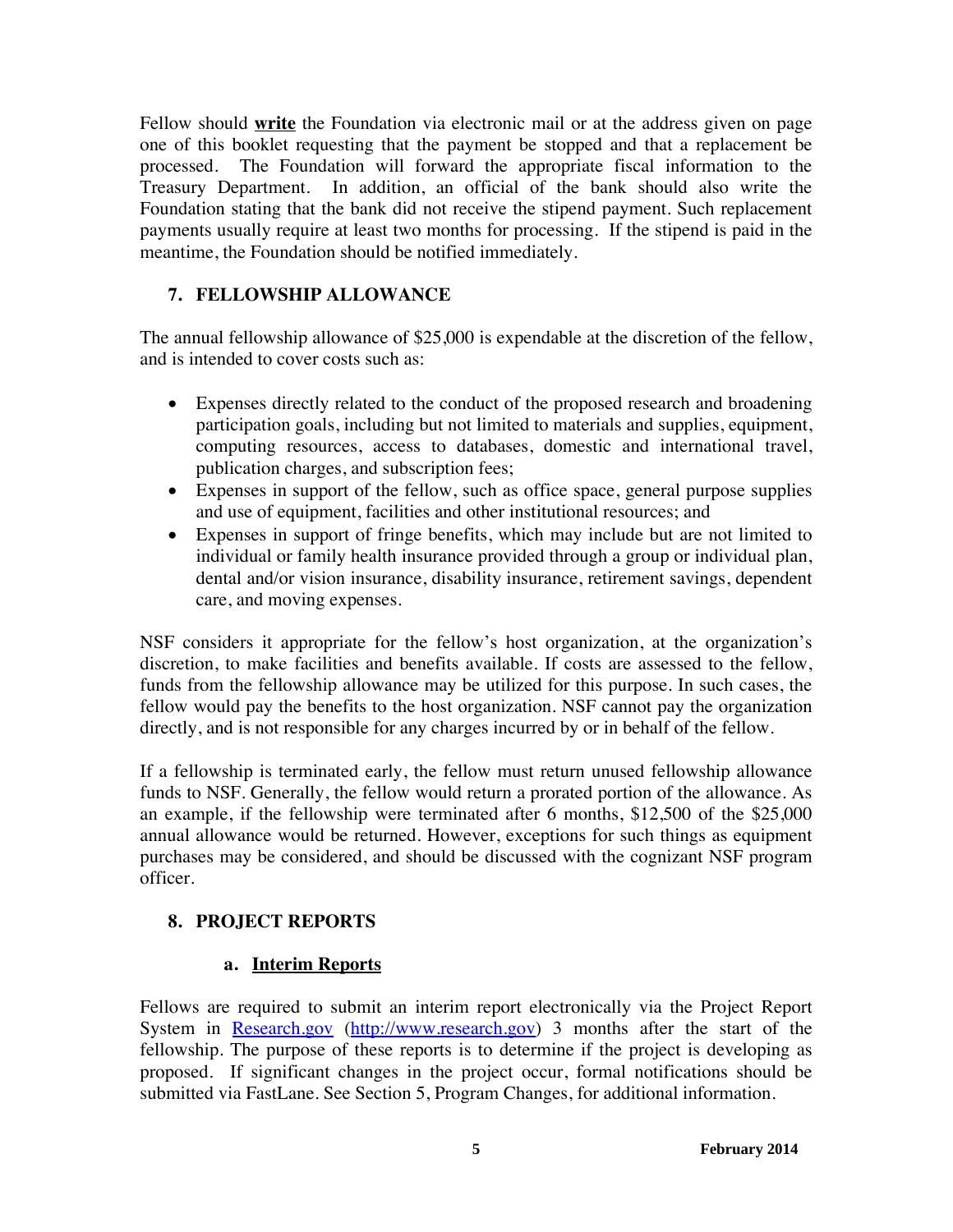### **b. Annual Report**s

- (1) Submission Requirement. Fellows are required to submit annual project reports electronically via the Project Report System in Research.gov.
- (2) Content of Annual Project Reports. The content requirements for annual project reports are specified in the Research.gov system and may be supplemented in the award document.
- (3) Timing of Annual Project Reports. Unless otherwise specified in the award, annual project reports shall be submitted at least 90 days prior to the end of each 12-month award period. It should be noted that the final annual report serves as the project's final report and must be submitted in accordance with paragraph c below. Continued funding for the second and third years of the Fellowship will be contingent on the approval of annual project reports, and it is the Fellow's responsibility to ensure that annual reports are submitted in a timely fashion so that stipend payments are not interrupted.

# **c. Final Project Report**

- (1) Submission Requirement. Unless otherwise specified in the award, the Fellow shall submit a Final Project Report within 90 days following the expiration date of the award via the Project Report System in Research.gov.
- (2) In addition, at the end of the Fellowship tenure period, Fellows must submit (by fax or email) to the cognizant NSF Program Officer the Fellowship Termination Certificate and Grant Fiscal Report, NSF Form 453 (06/2009).
- (3) The Foundation would be pleased to receive an account of the Fellow's progress at any time, especially if there are particularly significant developments during a given Fellowship year.

# **d. Project Outcomes Report for the General Public**

Within 90 days following expiration of the grant, a project outcomes report for the general public must be submitted electronically via Research.gov. On the Research.gov homepage, click on "How do I Login?" and then see "How can I submit my Project Outcomes Report" on the right side of the screen. The fellow's project outcomes report will be posted in the Research Spending and Results section of the Research.gov website exactly as it is submitted and will be accompanied by the following disclaimer:

"This Project Outcomes Report for the General Public is displayed verbatim as submitted by the Principal Investigator (PI) for this award. Any opinions, findings, and conclusions or recommendations expressed in this Report are those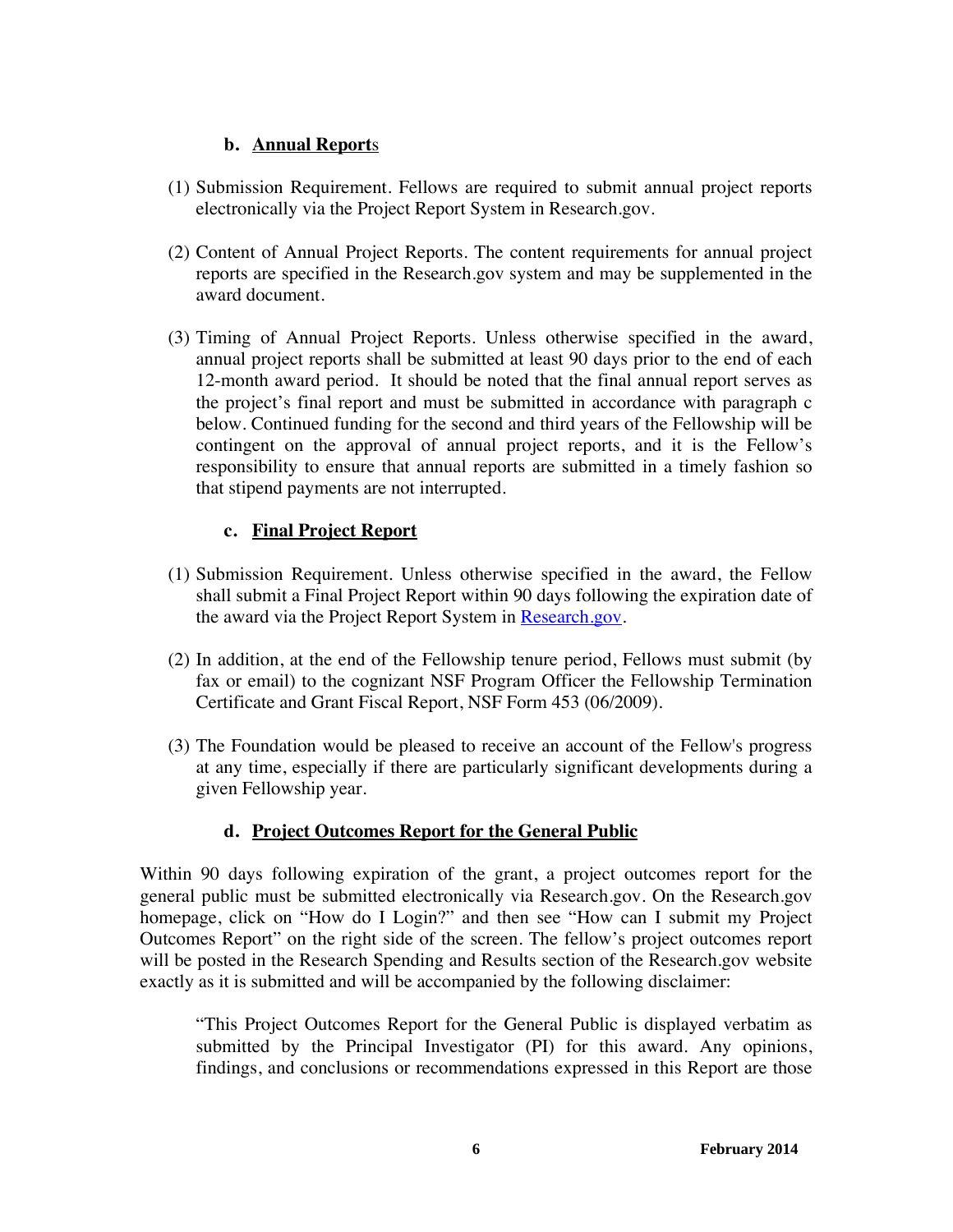of the PI and do not necessarily reflect the views of the National Science Foundation; NSF has not approved or endorsed its content."

Fellows are to ensure that the report does not contain any confidential, proprietary business information; unpublished conclusions or data that might compromise the ability to publish results in the research literature; or invention disclosures that might adversely affect the patent rights or those of the organization, in a subject invention under the award. Reports are not to contain any private personally identifiable information such as home contact information, individual demographic data or individually identifiable information collected from human research participants.

# **9. CHANGE OF ADDRESS**

A change in postal and/or electronic mail address should be reported promptly to the Foundation via electronic mail or in writing at the address on the first page of this booklet. Fellows are also expected to maintain updated contact information in FastLane at http://www.fastlane.nsf.gov, both as the Principle Investigator and Authorized Organizational Representative (AOR) on the fellowship award. Award amendments will be mailed electronically to the AOR email address on file in FastLane.

# **10. FOREIGN TRAVEL**

# **a. Policy**

- (1) Expenses for transportation, lodging, subsistence and related items incurred by project personnel and by outside consultants employed on the project, (see AAG Chapter V.B.4) who are on travel status on business related to an NSF-supported project are allowable as prescribed in the governing OMB cost principles. The requirements for prior approval detailed in the governing OMB cost principles are waived.
- (2) Except as provided in the governing OMB cost principles, the difference between economy airfare and a higher-class airfare is unallowable. A train, bus or other surface carrier may be used in lieu of, or as a supplement to, air travel at the lowest first-class rate by the transportation facility used. If such travel, however, could have been performed by air, the allowance will not normally exceed that for jet economy airfare.
- (3) Support for the foreign travel of an investigator's dependents is allowable only under the conditions identified in AAG Chapter V.B.4.

# **b. Use of U.S.-Flag Air Carriers**

(1) In accordance with the Fly America Act (49 USC 40118), any air transportation to, from, between, or within a country other than the U.S. of persons or property, the expense of which will be assisted by NSF funding, must be performed by or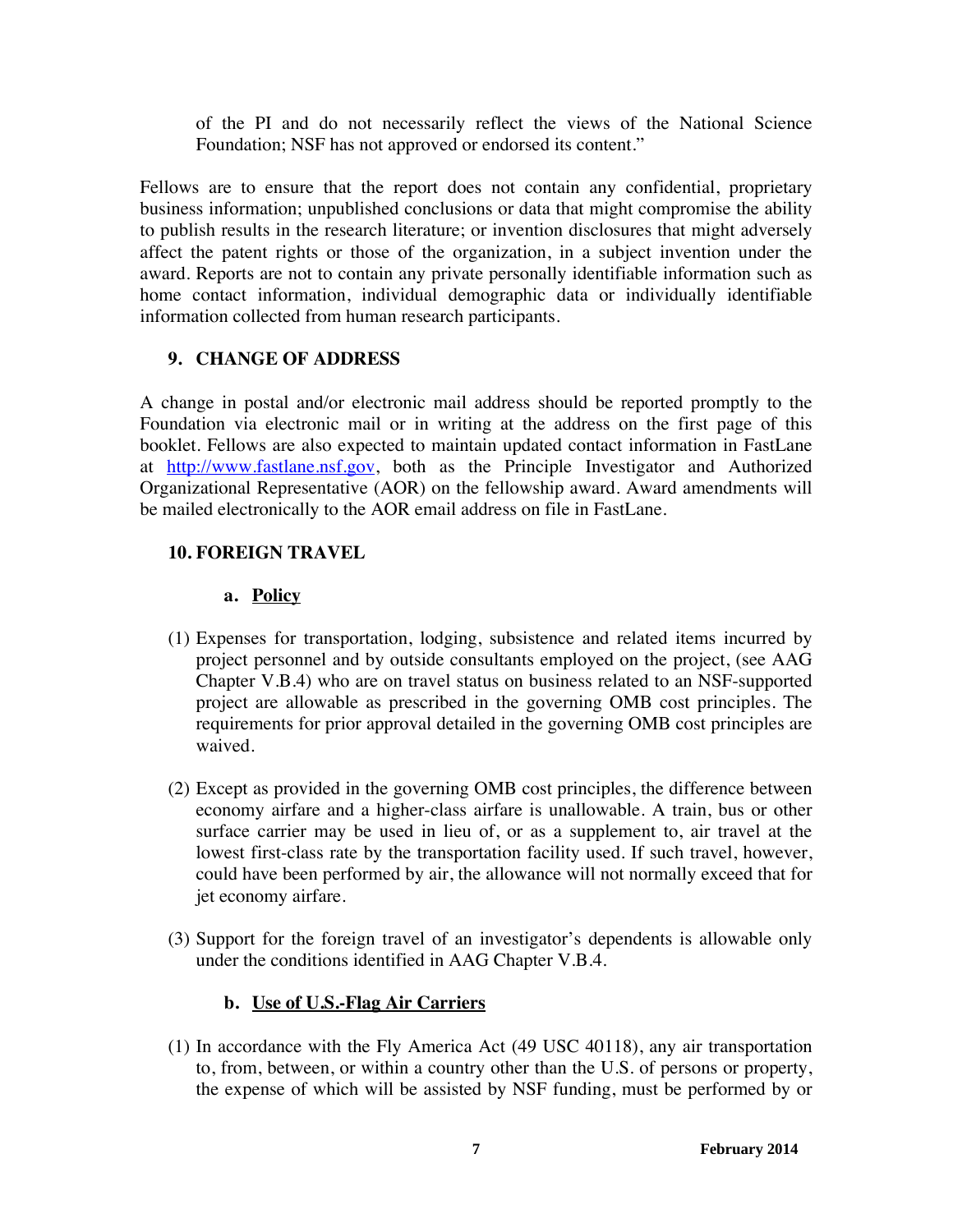under a code-sharing arrangement with a U.S.-flag air carrier if service provided by such a carrier is available (see Comptroller General Decision B-240956, dated September 25, 1991). Tickets (or documentation for electronic tickets) must identify the U.S. flag air carrier's designator code and flight number.

- (2) For the purposes of this requirement, U.S.-flag air carrier service is considered available even though:
- i. comparable or a different kind of service can be provided at less cost by a foreignflag air carrier;
- ii. foreign-flag air carrier service is preferred by, or is more convenient for, NSF or traveler; or
- iii. service by a foreign-flag air carrier can be paid for in excess foreign currency.
	- (3) The following rules apply unless their application would result in the first or last leg of travel from or to the U.S. being performed by a foreign-flag air carrier:
- i. a U.S.-flag air carrier shall be used to destination or, in the absence of direct or through service, to the farthest interchange point on a usually traveled route.
- ii. if a U.S.-flag air carrier does not serve an origin or interchange point, a foreignflag air carrier shall be used only to the nearest interchange point on a usually traveled route to connect with a U.S. flag air carrier.

#### **c. Use of Foreign-Flag Air Carriers**

There are certain circumstances under which use of a foreign-flag air carrier is permissible. These circumstances are outlined below:

(1) Airline "Open Skies" Agreement:

A foreign flag air carrier may be used if the transportation is provided under an air transportation agreement between the United States and a foreign government, which the Department of Transportation has determined meets the requirements of the Fly America Act. For information on "open skies" agreements in which the United States has entered, please refer to the GSA website at http://www.gsa.gov/portal/content/103191.

#### **Note on U.S./European Union Open Skies Agreement**

In 2007, the U.S. entered into an "Open Skies" Agreement with the European Union ("EU"). This agreement was modified in June 2010. The current Agreement gives European Community airlines (airlines of Member States) the right to transport passengers and cargo on flights funded by the U.S. government, when the transportation is between: (1) any two points outside the United States; or (2) a point in the United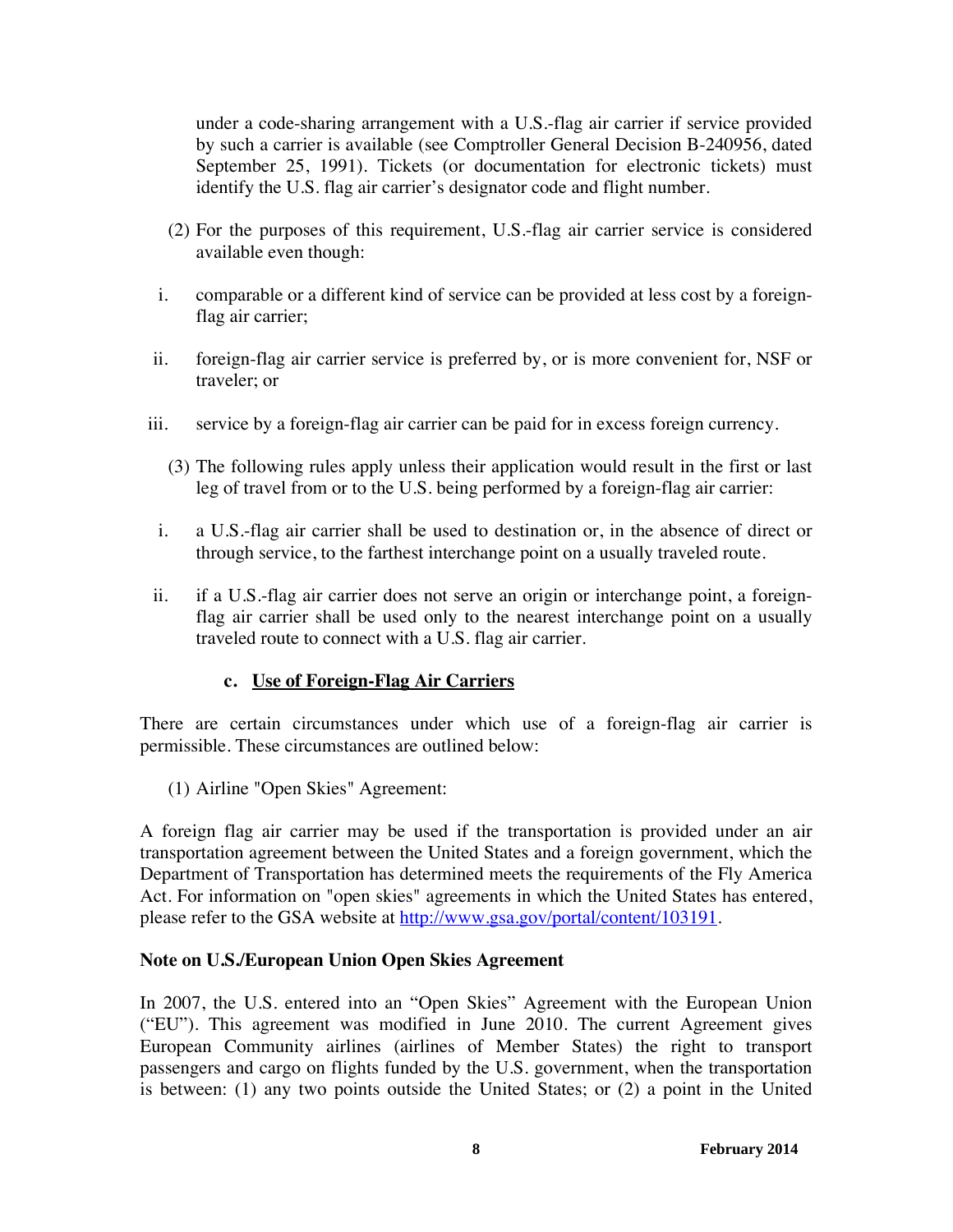States and any point outside the United States that the EU airline is authorized to serve under the "Open Skies" Agreement.

As of 2011, two significant changes have been made to the U.S./EU Open Skies Agreement. First, EU airlines are now granted the right to transport civilian agencyfunded passengers who are NOT eligible to travel on GSA Airline City Pair Contract fares (e.g., grantees) between a point in the United States and a point outside the United States even if there is a GSA Airline City Pair Contract fare in effect between the origin and destination points. An individual, however, who is traveling on a route for which there is a City Pair Contract fare in effect, and who is eligible for such a fare (e.g., Federal employee), will be required to fly on a U.S. carrier, absent another applicable exception.

Second, under the amended Agreement, EU airlines are now authorized to transport passengers between points in the United States and points outside the EU if the EU airline is authorized to serve the route under the Agreement. This includes flights that originate, arrive, or stop in the EU. Prior to this change, EU airlines were limited to flying passengers between points in the U.S. and points in the EU.

(2) Involuntary Rerouting

Travel on a foreign-flag carrier is permitted if a U.S.-flag air carrier involuntarily reroutes the traveler via a foreign-flag air carrier, notwithstanding the availability of alternative U.S.-flag air carrier service.

(3) Travel To and From the U.S. on non-European Community Airlines

Use of a non-European Community foreign-flag air carrier is permissible if the airport abroad is:

- i. the traveler's origin or destination airport, and use of U.S.-flag air carrier service would extend the time in a travel status by at least 24 hours more than travel by a foreign-flag air carrier; or
- ii. an interchange point, and use of U.S.-flag air carrier service would increase the number of aircraft changes the traveler must make outside of the U.S. by two or more, would require the traveler to wait four hours or more to make connections at that point, or would extend the time in a travel status by at least six hours more than travel by a foreign-flag air carrier.
	- (4) Travel Between Points Outside the U.S. on non-European Community Airlines

Use of a non-European Community foreign-flag air carrier is permissible if:

i. travel by a foreign-flag air carrier would eliminate two or more aircraft changes en route;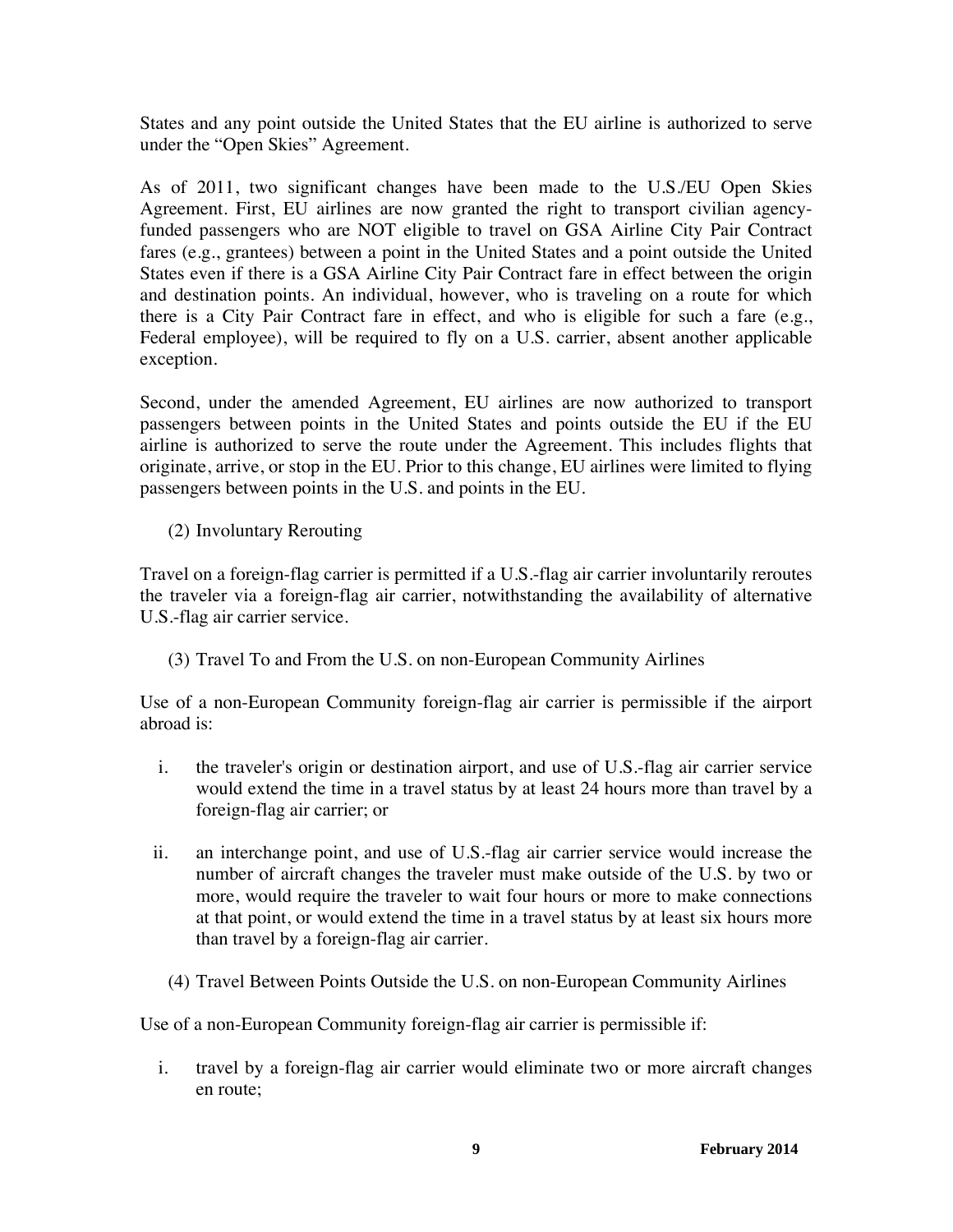- ii. travel by a U.S.-flag air carrier would require a connecting time of four hours or more at an overseas interchange point; or
- iii. the travel is not part of the trip to or from the U.S., and use of a U.S.-flag air carrier would extend the time in a travel status by at least six hours more than travel by a foreign-flag air carrier.

## **d. Short Distance Travel**

For all short distance travel, regardless of origin and destination, use of a foreign-flag air carrier is permissible if the elapsed travel time on a scheduled flight from origin to destination airport by a foreign-flag air carrier is three hours or less and service by a U.S. flag air carrier would double the travel time.

# **e. Charter Flights**

Because of the risk of catastrophic loss, NSF does not encourage the use of charter flights as a means of mass transportation for groups of scientists and engineers nor does it make arrangements for purchase of charter flight airline tickets.

### **f. Projects in a Foreign Country**

- (1) For awards that include activities requiring permits from appropriate Federal, state, or local government authorities, the grantee should obtain any required permits prior to undertaking the proposed activities.
- (2) The grantee must comply with the laws and regulations of any foreign country in which research is to be conducted. Areas of potential concern include: (1) requirements for advance approval to conduct research or surveys; (2) special arrangements for the participation of foreign scientists and engineers; and (3) special visas for persons engaged in research or studies. NSF does not assume responsibility for grantee compliance with the laws and regulations of the country in which the work is to be conducted.
- (3) The grantee also should assure that activities carried on outside the U.S. are coordinated as necessary with appropriate U.S. and foreign government authorities and that necessary licenses, permits or approvals are obtained prior to undertaking the proposed activities.

# **g. Passports and Visas**

Visa costs are generally allowable expenses that may be charged on an NSF award, however NSF assumes no responsibility for securing passports or visas required by any person because of participation in an NSF-supported project. For restrictions concerning directly charging visa costs to an NSF award, see GPG II.C.2.g(vi)(f).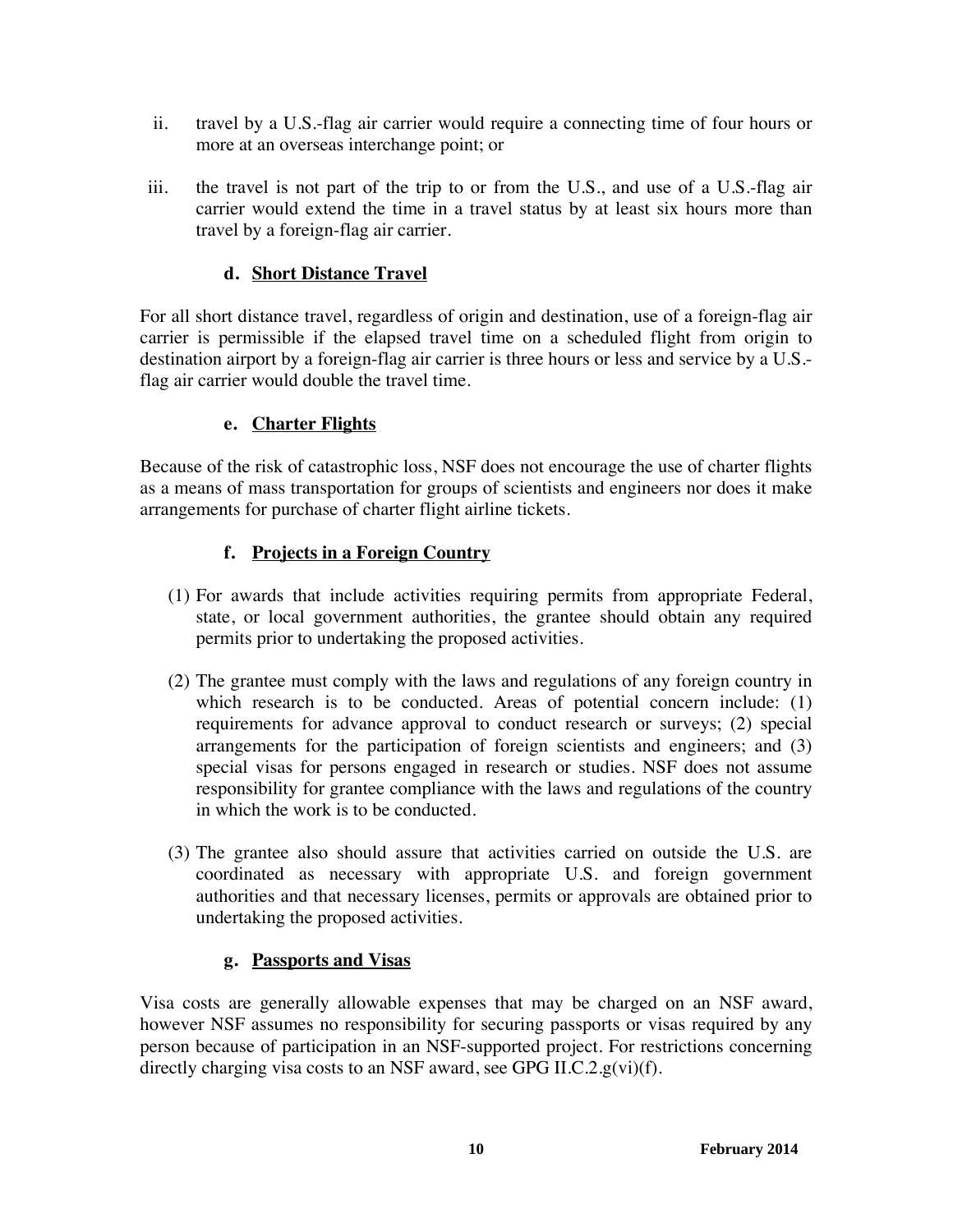It should be noted that some countries that normally do not require visas for tourists do require special visas for scientists and engineers engaged in research or studies.

# **11. ADDITIONAL FELLOWSHIP PROVISIONS**

# **a. Length of Tenure**

The EAR Postdoctoral Fellowships are awarded for periods of 2 years, subject to satisfactory progress on the research and educational programs proposed. The tenure of a Fellowship may be interrupted only with the approval of the Foundation. In general, approval will not be given for support for portions of calendar-year intervals of durations less than three full-time months. Interruptions may be approved with written justification for a period or periods of up to 12 months in total. **The total elapsed time of the Fellowship must not exceed 36 months.** 

The Fellowship is subject to termination if the Fellow discontinues his/her research and educational activities for any reason prior to the end of Fellowship tenure. If a Fellow does not conform to the administrative requirements of the Fellowship Institution, the Foundation reserves the right to withhold all stipend payments, pending a full explanation.

# **b. Paid Leave**

Within the fellowship period, one month per year of fellowship duration may be used for paid leave, including parental or family leave. The paid leave cannot be used to increase the level of NSF support beyond the duration of the fellowship. NSF enables career-life balance through a variety of mechanisms. For more information, please see http://www.nsf.gov/career-life-balance/.

Furthermore, the NSF allows such paid leave to be cited as a justification to request a nocost extension to extend the time for completion of award activities beyond the initial duration of twenty-four months. However, no additional funds will be allowed to supplement the Fellowship award beyond the total salary support of twenty-four months.

#### **c. Extension of Tenure**

Requests for extensions of tenure will not be granted. If, however, additional time beyond the established expiration date of the award is required by the Fellow to assure adequate completion of the original scope of work within the funds already made available, a formal request must be submitted to NSF via FastLane at: http://www.fastlane.nsf.gov. The request must be submitted to NSF at least 45 days prior to the expiration date of the grant. The request must explain the need for the extension and include an estimate of the unobligated funds remaining and a plan for their use. The plan must adhere to the previously approved objectives of the project, and as noted above, the total duration of the award may not exceed 36 months. Before requesting a No-Cost Extension, note that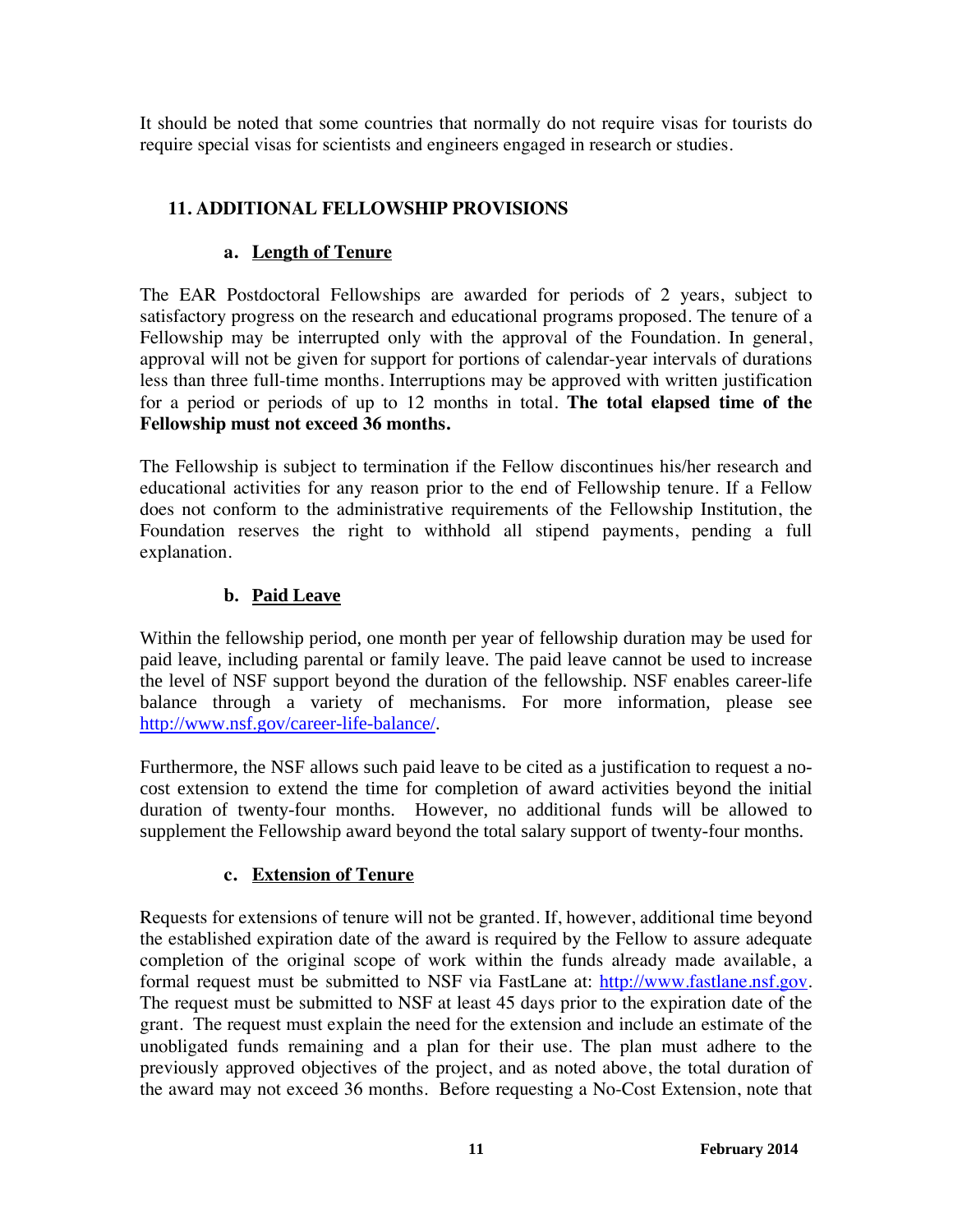Fellows may not receive additional compensation while on active Fellowship tenure (see Section 11.k below).

# **d. Rights to Inventions or Writings**

NSF claims no rights to any inventions or writings that may result from its fellowship awards. However, Fellows should be aware that NSF, other Federal agencies, or private parties may acquire such rights through other grant support. Fellows at foreign institutions should be aware that specific provisions regarding allocations of intellectual property rights apply to particular countries, and Fellows should be cognizant of any such provisions before commencing work.

# **e. Publications**

Fellows are responsible for assuring that an acknowledgment of NSF support:

(1) is made in any publication (including World Wide Web pages) of any material based on or developed from the fellowship-supported research, in the following terms:

"This material is based upon work supported by the National Science Foundation under Award No. (NSF award number)."

(2) is orally acknowledged during all news media interviews, including popular media such as radio, television and news magazines.

Fellows are responsible for assuring that every publication of material (including World Wide Web pages) based on or developed under this award, except scientific articles or papers appearing in scientific, technical or professional journals, contains the following disclaimer:

"Any opinions, findings, and conclusions or recommendations expressed in this material are those of the author(s) and do not necessarily reflect the views of the National Science Foundation."

Fellows are responsible for assuring that the cognizant NSF Program Officer is provided access to, either electronically or in paper form, a copy of every publication of material based on or developed under this award, clearly labeled with the award number and other appropriate identifying information, promptly after publication.

# **f. Liability**

NSF cannot assume any liability for accidents, illnesses or claims arising out of any work supported by the Fellow's award or for unauthorized use of patented or copyrighted materials. The Fellow is advised to take such steps as may be deemed necessary to insure or protect themselves and their property.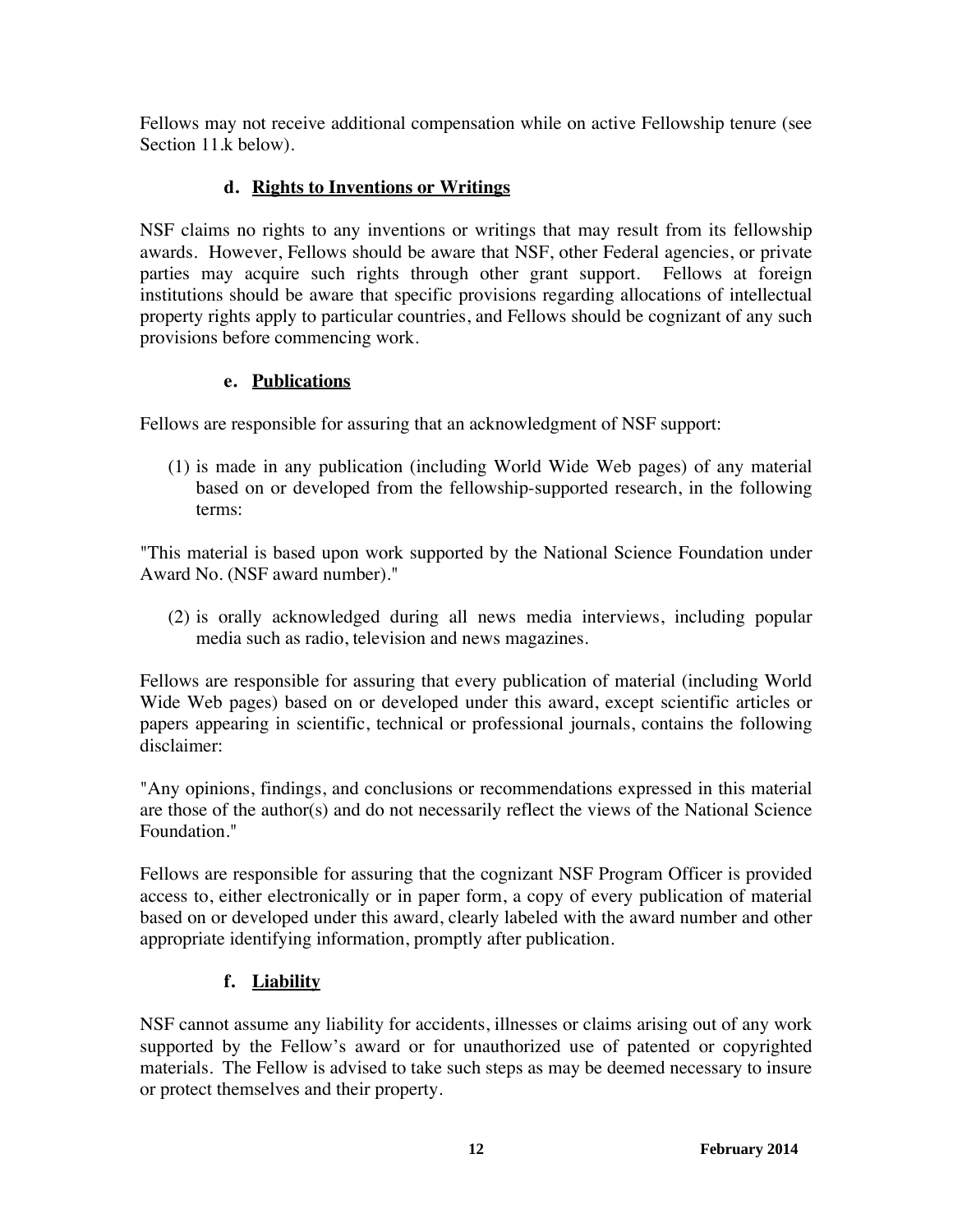# **g. Sharing of Findings, Data and Other Research Products**

Fellows are expected to agree to complete and open sharing of data and material in an expeditious manner. Fellows are responsible for compliance with the following NSF guidelines on sharing of findings, data, and other research products:

NSF expects significant findings from research and education activities it supports to be promptly submitted for publication, with authorship that accurately reflects the contributions of those involved. It expects Fellows to share with other researchers, at no more than incremental cost and within a reasonable time, the data, samples, physical collections and other supporting materials created or gathered in the course of the work. It also encourages Fellows to share software and inventions or otherwise act to make the innovations they embody widely useful and usable.

Adjustments and, where essential, exceptions may be allowed to safeguard the rights of individuals and subjects, the validity of results, or the integrity of collections or to accommodate legitimate interests of NSF-supported Fellows.

# **h. Government Permits and Activities Abroad**

- (1) For awards that include activities requiring permits from appropriate Federal, state, or local government authorities, the Fellow should obtain any required permits prior to undertaking the proposed activities.
- (2) The Fellow must comply with the laws and regulations of any foreign country in which research is to be conducted. Areas of potential concern include: (1) requirements for advance approval to conduct research or surveys; (2) special arrangements for the participation of foreign scientists and engineers; and (3) special visas for persons engaged in research or studies. NSF does not assume responsibility for the Fellow's compliance with the laws and regulations of the country in which the work is to be conducted.
- (3) The Fellow also should assure that activities carried on outside the U.S. are coordinated as necessary with appropriate U.S. and foreign government authorities and that necessary licenses, permits or approvals are obtained prior to undertaking the proposed activities.

# **i. Referrals to the NSF Office of the Inspector General**

The NSF Inspector General is responsible for investigating all allegations of fraud, waste, and abuse, as well as allegations of research misconduct in connection with NSF programs and operations. The fellow shall promptly refer to the NSF Inspector General (oig@nsf.gov; http://www.nsf.gov/oig/ or 1-800-428-2189) any allegations or credible evidence of research misconduct or criminal or civil violation of laws pertaining to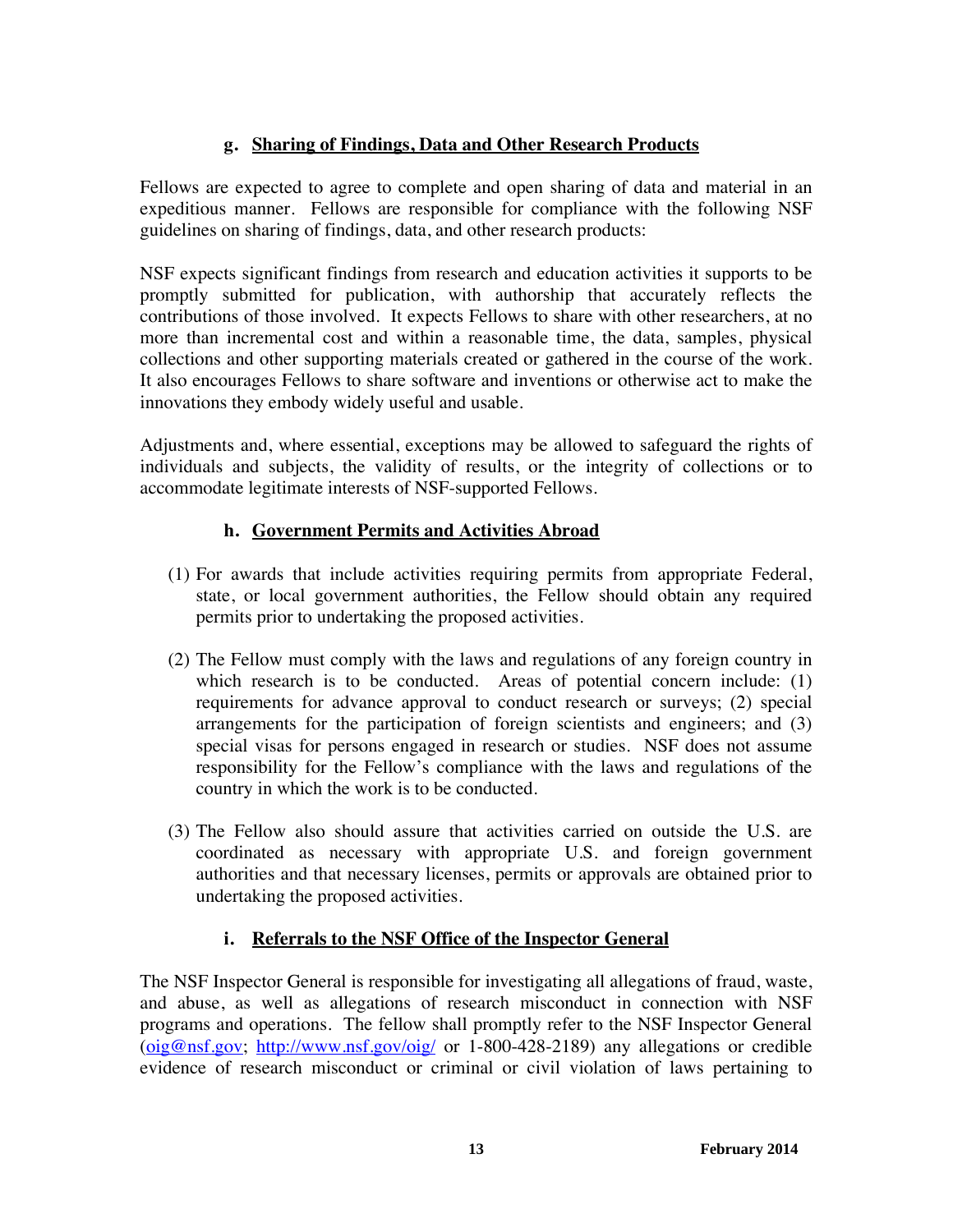misappropriation, fraud, conflict of interest, bribery, gratuity, or similar misconduct involving NSF funds.

# **j. Income Taxes**

No income tax will be withheld from any stipend. Provision therefore must be made by the Fellow for payment of any tax, domestic or foreign, when due. Final authority as to the taxability of awards rests with the Internal Revenue Service and the courts. Specific questions should be referred to the Internal Revenue Service.

Fellows are not in any sense employees of the National Science Foundation. Therefore, no funds will be deducted from the stipends; no Social Security taxes will be paid by the Foundation; no W-2 forms will be issued; and provision must be made by the Fellow for the filing of any necessary estimate of taxes due and for payment of all income taxes which may become due. A statement of funds received (including special allowance) will be issued by the Division of Financial Management of the Foundation upon written request of the Fellow.

The Foundation is unable to supply information concerning the income tax or other tax provisions of any foreign country. Inquiries should be directed to the authorities in the appropriate countries.

# **k. Supplementary Activities**

During the tenure of the Fellowship the Fellows are expected to devote full time to the program of scientific research and educational activities outlined in their proposal, for which the award was granted. A Fellow may not engage in activities for compensation (except for brief military obligations) or receive another Fellowship or similar award while pursuing Fellowship activities without **prior** approval of the Foundation. Such approval may be granted only under exceptional circumstances.

# **l. Federal and/or Armed Forces Employees**

If, during any part of a Fellowship tenure a Fellow will be a member of the Armed Forces or on leave from a position in the Federal Service, a statement must be filed from a cognizant official of the Government organization involved specifying (1) the funds, if any, that will be made available to the Fellow during tenure and the purpose for which they will be provided, and (2) the funds, if any, that will be made available to the Fellowship Institution on the Fellow's behalf. The Foundation and the Fellow's organization must reach a mutually satisfactory agreement regarding the Fellow's support during tenure before any funds can be provided under the Fellowship.

# **m. Medical Insurance**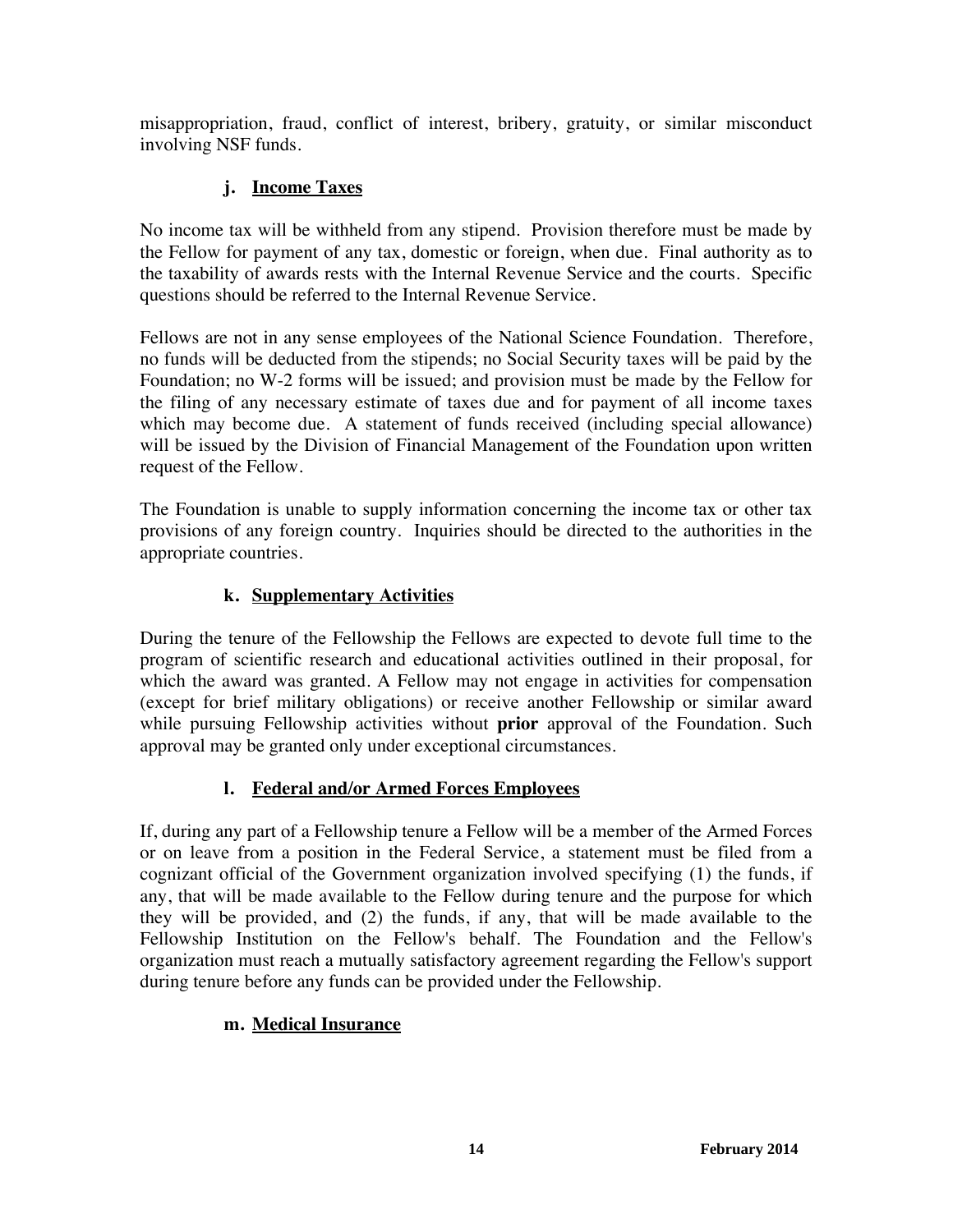No medical or hospitalization program for use in the event of illness or accident involving a Fellow (or dependents) during tenure is provided by the National Science Foundation. Medical or hospital fees may be paid from the annual fellowship allowance.

In the absence of medical and hospital insurance by the institution, it is recommended the Fellows continue during tenure any medical insurance programs with which they are affiliated, or if they are not members of any such program, make arrangements to join a medical program which gives a reasonable amount of protection.

# **n. Future Employment**

The award and acceptance of a Postdoctoral Fellowship does not obligate a Fellow, the National Science Foundation, or the United States Government with regard to future employment or future service of any kind.

# **o. Military Status**

Brief interruption of a Fellowship for duly authorized military service or training will be permitted with prior Foundation approval. Requests for such interruptions of tenure should be directed to the Foundation in writing as soon as plans are final. Interruptions of less than 4 days need no approval.

In the case of a longer interruption resulting from active military service or from certain activities in lieu of service with the regular U.S. Armed Forces, provision can be made for reservations of a Fellowship (or the balance of it), and reinstatement of the unused portion at a later date. In such cases Fellows should notify the Foundation immediately in writing of their plans, and request further instructions.

# **p. Veterans' Benefits**

As a result of the enactment of P.L. 91-219, effective March 26, 1970, educational benefits payments from the Veterans Administration may now be received concurrently with and supplementary to Fellowship payments from the National Science Foundation.

# **q. Special Considerations**

A number of situations frequently encountered in the conduct of research require special information and supporting documentation before starting tenure. Among these are the following, some mandated by Federal law:

- (1) research which has an actual and/or potential impact on the environment;
- (2) research at a registered historic or cultural property;
- (3) research involving the use of in vitro generated recombinant DNA molecules;
- (4) research involving the use of human subjects, hazardous materials, warm-blooded animals, or endangered species.